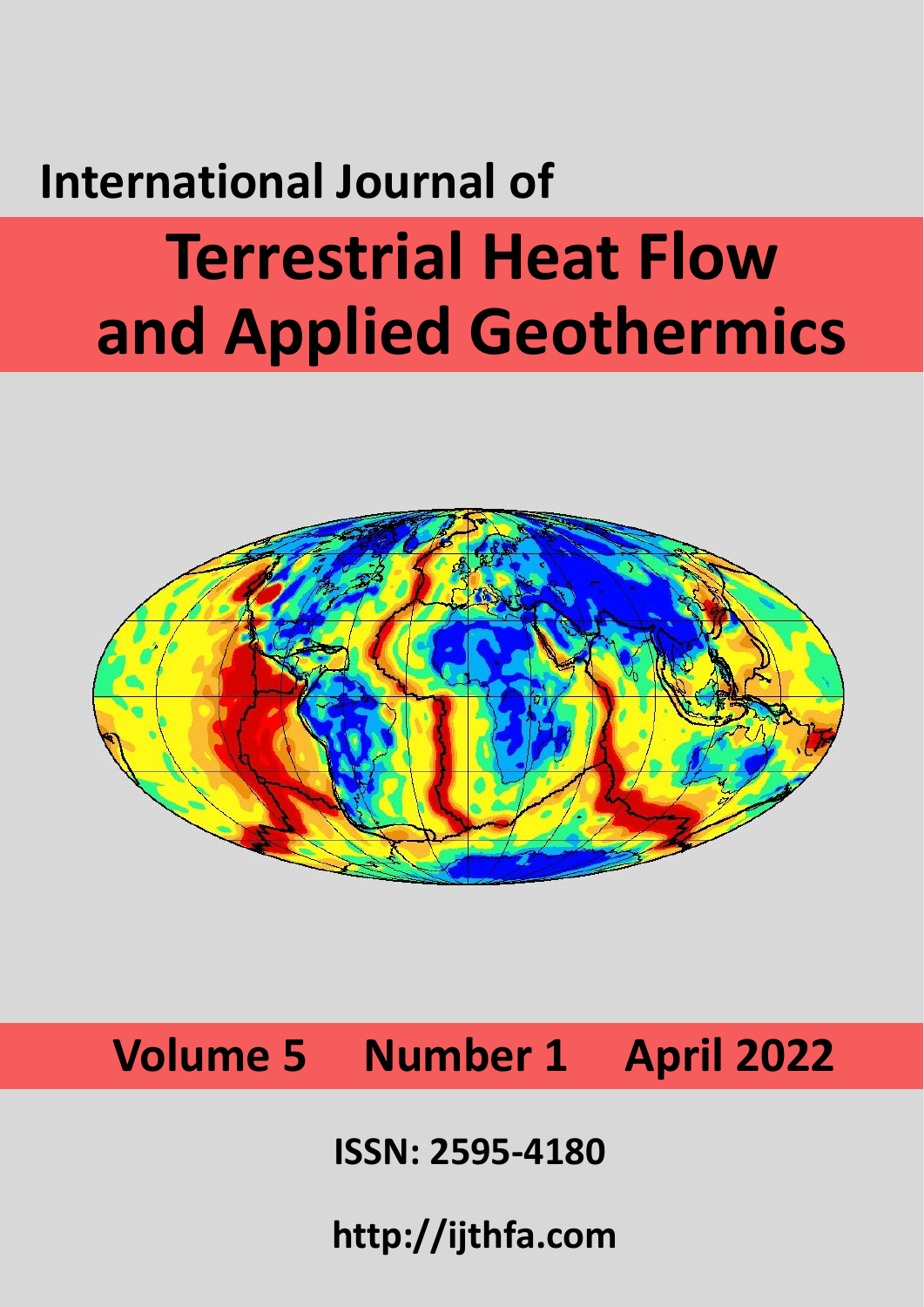### **INTERNATIONAL JOURNAL OF TERRESTRIAL HEAT FLOW AND APPLIED GEOTHERMICS**

#### **VOLUME 5, NUMBER 1, APRIL 2022.**

## **EDITORIAL TEAM**

## **Editorial Manager:**

Valiya Hamza (Brazil)

#### **Editors:**

Andrea Foerster (Germany); Anne Hofmeister (USA); Carlos Alexandrino (Brazil); Guenter Buntebarth (Germany); Jacek Majorowicz (Canada); Jorge Gomes (Brazil); Lev Eppelbaum (Israel); Massimo Verdoya (Italy); Mohan Lal Gupta (India); Raissa Dorofeeva (Russia); Shaopeng Huang (China); Suze Guimarães (Brazil).

> **Layout:** Fábio Vieira (Brazil).

**Proof Reading:** Antonio Gomes (Brazil).

**Copy Editing:** Jorge Gomes (Brazil).

Published: April 2022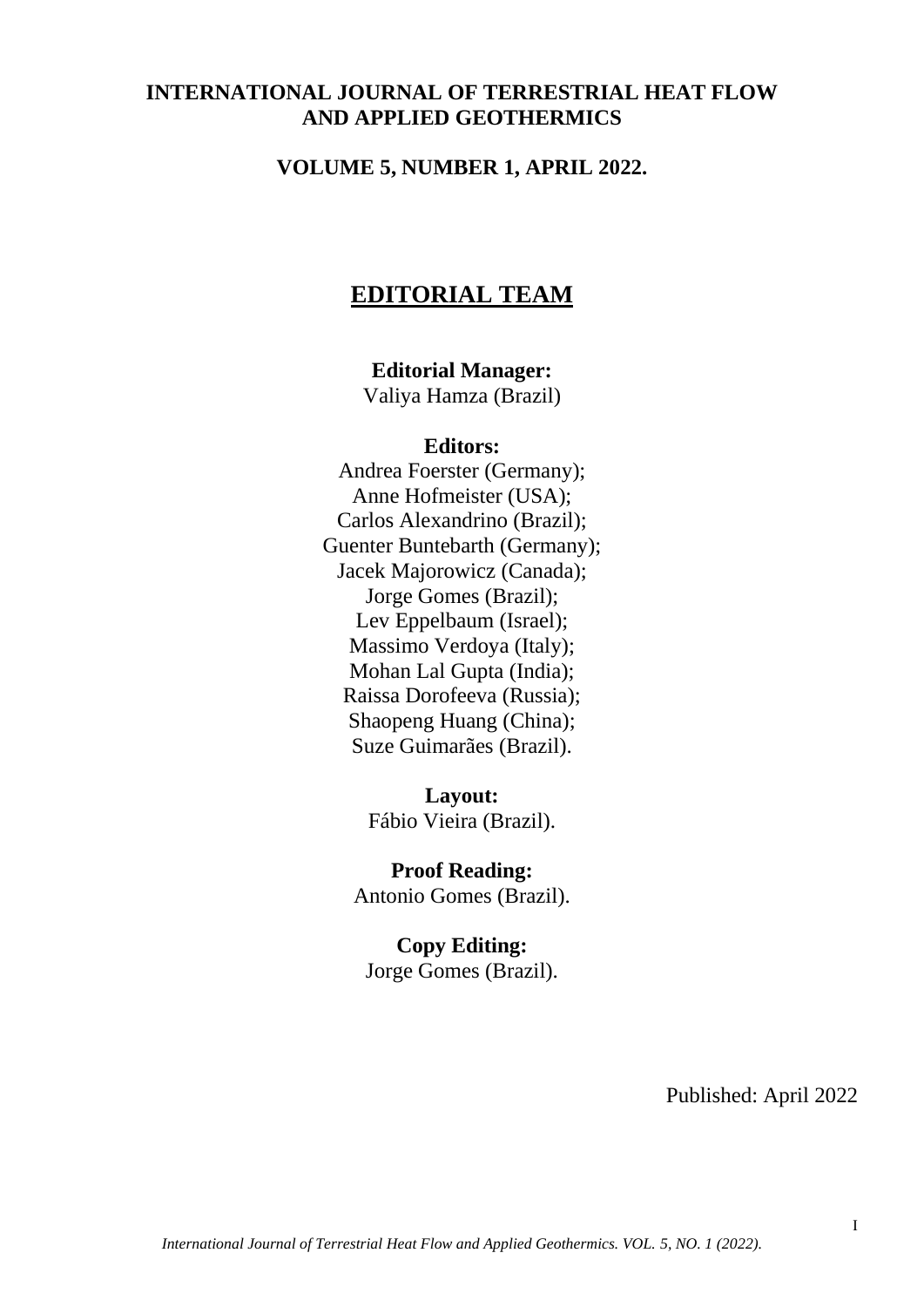## **CONTENTS**

| Editorial to the fifth issue of "International Journal of Terrestrial Heat Flow and                                                                     |    |
|---------------------------------------------------------------------------------------------------------------------------------------------------------|----|
| Applied Geothermics".                                                                                                                                   |    |
|                                                                                                                                                         |    |
| Heat Flow in the Asian Continent and Surrounding Areas.                                                                                                 |    |
|                                                                                                                                                         | 01 |
|                                                                                                                                                         |    |
| Heat Flow variations in Siberia and neighboring regions: A new look.                                                                                    | 09 |
|                                                                                                                                                         |    |
| The Deep South Portuguese Margin: An Attempt to Account for Heat Flow                                                                                   |    |
| Density Variation in this Region.                                                                                                                       | 14 |
|                                                                                                                                                         |    |
| Global Status, Development and Prospects of Shallow and Deep Geothermal<br>Energy.                                                                      |    |
|                                                                                                                                                         | 20 |
| Geothermal Resources of the Asian Continent: A regional Assessment.                                                                                     |    |
| Valiya M. Hamza, Fábio P. Vieira, Suze N. P. Guimarães and Jorge L. S. Gomes                                                                            | 26 |
|                                                                                                                                                         |    |
| Performance of analytical techniques (SWIR imaging, XRD, EPMA) for the<br>identification of minerals frequently formed during natural and technological |    |
| geothermal processes.                                                                                                                                   |    |
| Fiorenza Deon, Hans-J. Förster, Frank van Ruitenbeek and Oona Appelt  34                                                                                |    |
| The Evaluation of the Thermal Field under Urban Heat Island Based on Borehole                                                                           |    |
| Temperature Measurements (Evidence from Yekaterinburg, Russia).                                                                                         |    |
| Dmitry Yu. Demezhko, Anastasiia A. Gornostaeva and Bogdan D. Khatskevich                                                                                | 45 |
| The importance of Sanatorium-resort complexes for medical treatments in                                                                                 |    |
| Azerbaijan.                                                                                                                                             |    |
|                                                                                                                                                         | 51 |